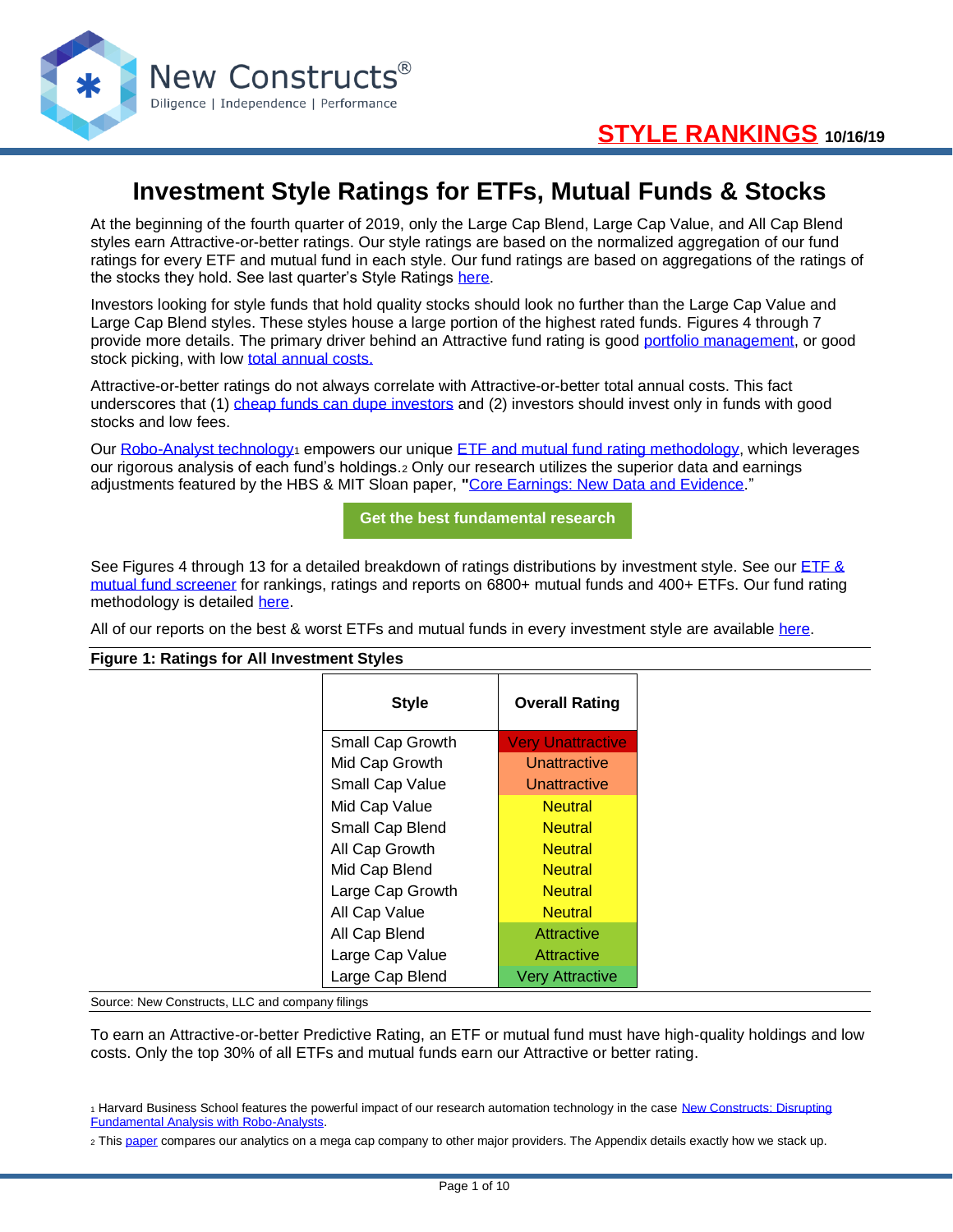

Invesco S&P 500 Quality ETF (SPHQ) is the top rated Large Cap Blend ETF or mutual fund. It gets our Very Attractive rating by allocating over 36% of its value to Attractive-or-better-rated stocks.

Dunham Small Cap Growth Fund (DADGX) is the worst rated Small Cap Growth fund. It gets our Very Unattractive rating by allocating over 62% of its value to Unattractive-or-worse-rated stocks. Making matters worse, it charges investors total annual costs of 5.71%.

Figure 2 shows the distribution of our Predictive Ratings for all investment style ETFs and mutual funds.

#### **Figure 2: Distribution of ETFs & Mutual Funds (Assets and Count) by Predictive Rating**



#### Source: New Constructs, LLC and company filings

Figure 3 offers additional details on the quality of the investment style funds. Note that the average total annual cost of Very Unattractive funds is over four times that of Very Attractive funds.

|                                                 | <b>Figure 3: Predictive Rating Distribution Stats</b> |                                  |                   |                |                     |                                    |  |  |  |
|-------------------------------------------------|-------------------------------------------------------|----------------------------------|-------------------|----------------|---------------------|------------------------------------|--|--|--|
|                                                 |                                                       | <b>Very</b><br><b>Attractive</b> | <b>Attractive</b> | <b>Neutral</b> | <b>Unattractive</b> | <b>Very</b><br><b>Unattractive</b> |  |  |  |
|                                                 | # of ETFs & Funds                                     | 740                              | 1540              | 2935           | 1271                | 613                                |  |  |  |
|                                                 | % of ETFs & Funds                                     | 10%                              | 22%               | 41%            | 18%                 | 9%                                 |  |  |  |
|                                                 | % of TNA                                              | 6%                               | 47%               | 37%            | 9%                  | $1\%$                              |  |  |  |
|                                                 | Avg TAC                                               | 0.59%                            | 0.22%             | 1.01%          | 1.46%               | 2.46%                              |  |  |  |
| * Avg TAC = Weighted Average Total Annual Costs |                                                       |                                  |                   |                |                     |                                    |  |  |  |

Source: New Constructs, LLC and company filings

This table shows that only the best of the best funds get our Very Attractive Rating: they must hold good stocks AND have low costs. Investors deserve to have the best of both and we are here to give it to them.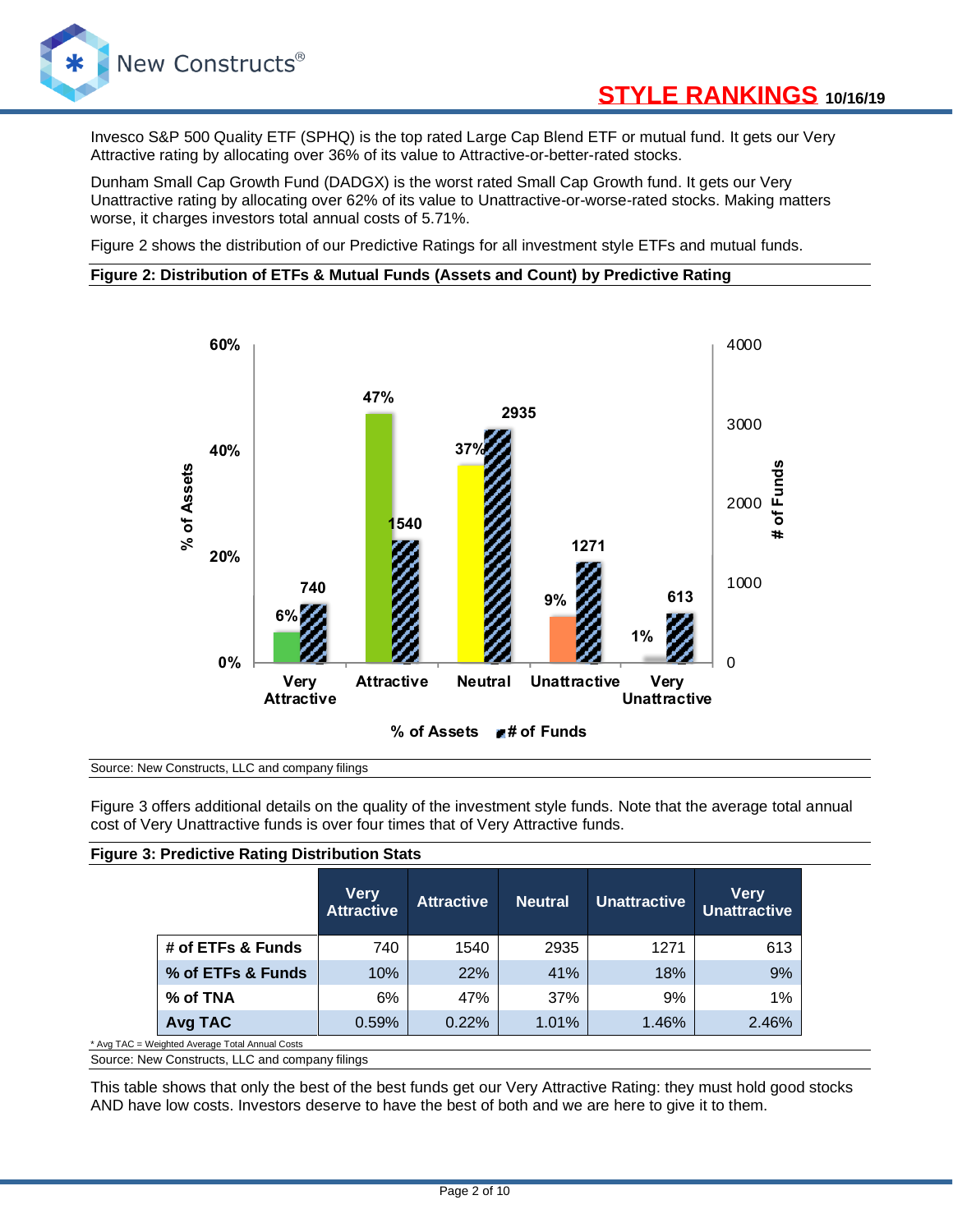

#### *Ratings by Investment Style*

Figure 4 presents a mapping of Very Attractive funds by investment style. The chart shows the number of Very Attractive funds in each style and the percentage of assets allocated to Very Attractive-rated funds.

#### **Figure 4: Very Attractive ETFs & Mutual Funds by Investment Style**



Source: New Constructs, LLC and company filings

Figure 5 presents the data charted in Figure 4.

#### **Figure 5: Very Attractive ETFs & Mutual Funds by Investment Style**

| <b>Style</b>     | % of Style<br><b>Assets</b> | # of Very<br><b>Attractive</b><br><b>Funds</b> | % of Very<br><b>Attractive Funds</b><br>in Style |  |
|------------------|-----------------------------|------------------------------------------------|--------------------------------------------------|--|
| All Cap Value    | 23%                         | 137                                            | 30%                                              |  |
| Large Cap Value  | 19%                         | 268                                            | <b>28%</b>                                       |  |
| Large Cap Blend  | 7%                          | 119                                            | 16%                                              |  |
| Mid Cap Value    | 3%                          | 11                                             | 6%                                               |  |
| All Cap Blend    | 3%                          | 150                                            | 15%                                              |  |
| Large Cap Growth | 2%                          | 13                                             | 2%                                               |  |
| All Cap Growth   | 1%                          | 18                                             | 3%                                               |  |
| Mid Cap Blend    | $0\%$                       | 8                                              | 2%                                               |  |
| Mid Cap Growth   | 0%                          | 5                                              | 1%                                               |  |
| Small Cap Blend  | $0\%$                       | 8                                              | 1%                                               |  |
| Small Cap Growth | 0%                          | 2                                              | 0%                                               |  |
| Small Cap Value  | $0\%$                       | 1                                              | $0\%$                                            |  |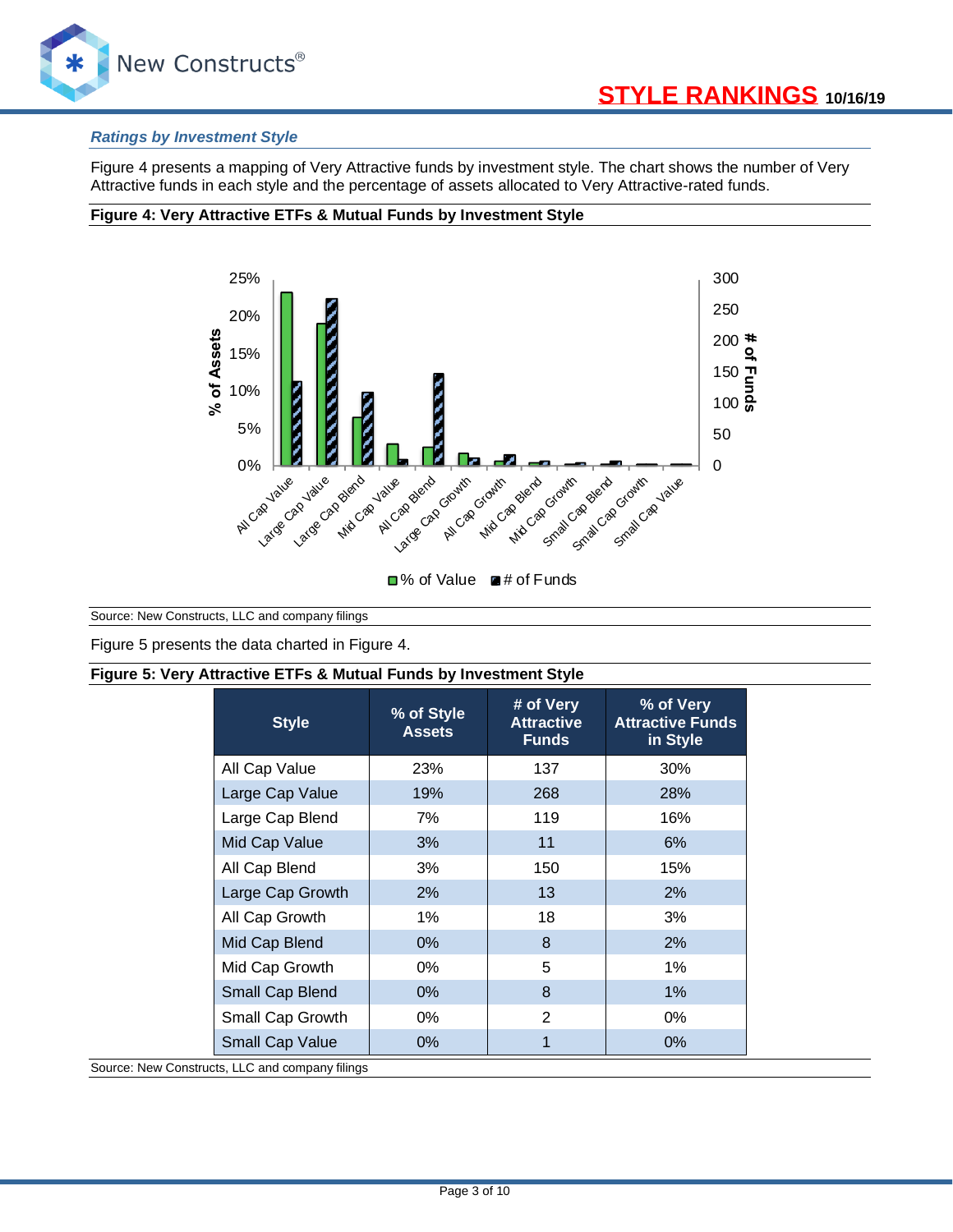

# **[STYLE RANKINGS](https://www.newconstructs.com/category/etf-mutual-fund-research/) 10/16/19**

Figure 6 presents a mapping of Attractive funds by investment style. The chart shows the number of Attractive funds in each style and the percentage of assets allocated to Attractive-rated funds.

#### **Figure 6: Attractive ETFs & Mutual Funds by Investment Style**



Source: New Constructs, LLC and company filings

Figure 7 presents the data charted in Figure 6.

#### **Figure 7: Attractive ETFs & Mutual Funds by Investment Style**

| <b>Style</b>           | % of Style<br><b>Assets</b> | # of<br><b>Attractive</b><br><b>Funds</b> | % of Attractive<br><b>Funds in Style</b> |  |
|------------------------|-----------------------------|-------------------------------------------|------------------------------------------|--|
| All Cap Blend          | 82%                         | 337                                       | 34%                                      |  |
| Large Cap Blend        | 78%                         | 434                                       | 57%                                      |  |
| Large Cap Value        | 50%                         | 372                                       | 39%                                      |  |
| All Cap Value          | 31%                         | 130                                       | <b>28%</b>                               |  |
| Large Cap Growth       | 9%                          | 91                                        | 13%                                      |  |
| All Cap Growth         | 9%                          | 57                                        | 10%                                      |  |
| Mid Cap Blend          | 8%                          | 57                                        | 14%                                      |  |
| Mid Cap Value          | 4%                          | 10                                        | 6%                                       |  |
| Small Cap Blend        | 2%                          | 40                                        | 5%                                       |  |
| <b>Small Cap Value</b> | $0\%$                       | 10                                        | 4%                                       |  |
| Mid Cap Growth         | $0\%$                       | $\mathcal{P}$                             | $1\%$                                    |  |
| Small Cap Growth       | $0\%$                       | $\Omega$                                  | $0\%$                                    |  |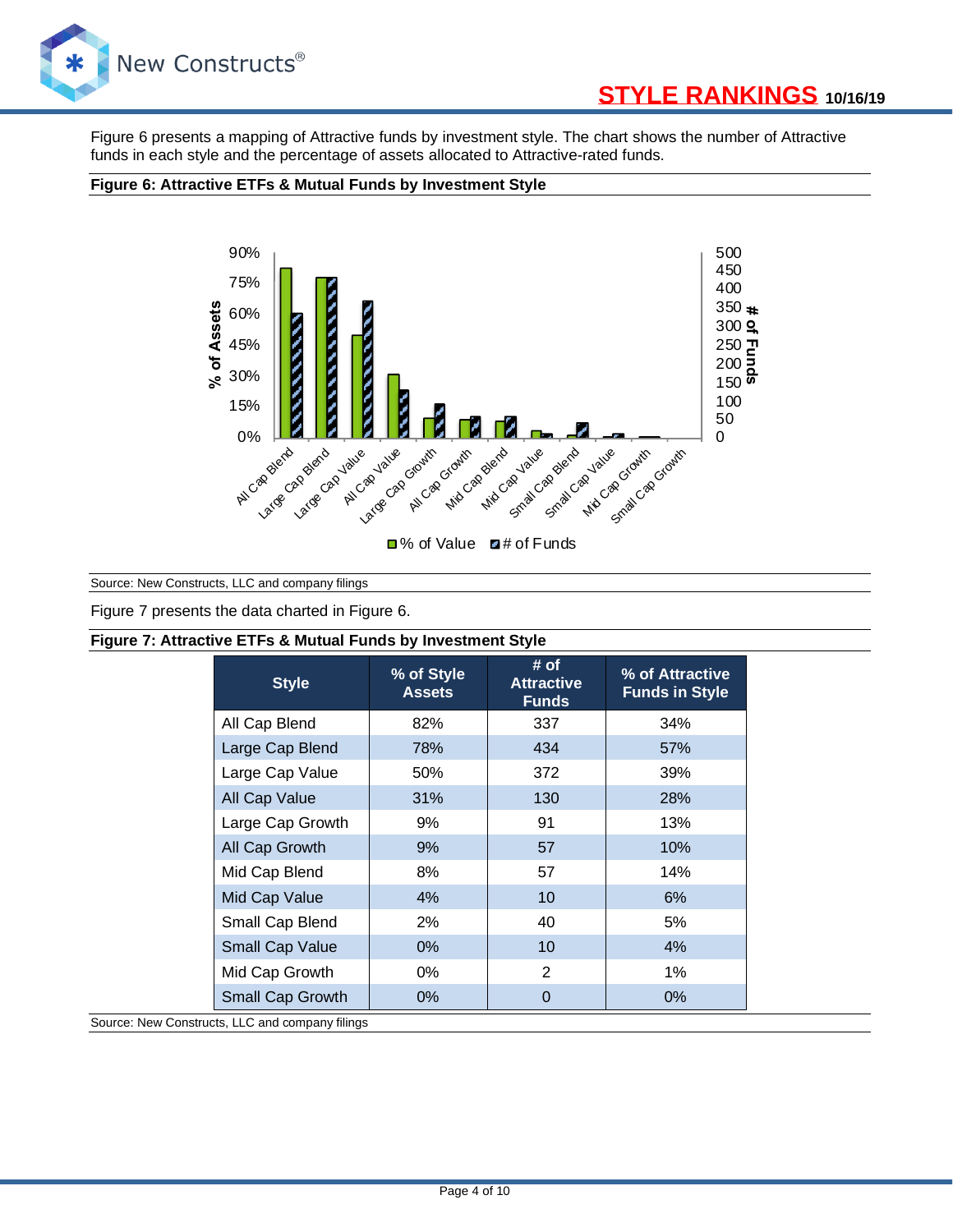

# **[STYLE RANKINGS](https://www.newconstructs.com/category/etf-mutual-fund-research/) 10/16/19**

Figure 8 presents a mapping of Neutral funds by investment style. The chart shows the number of Neutral funds in each style and the percentage of assets allocated to Neutral-rated funds.

#### **Figure 8: Neutral ETFs & Mutual Funds by Investment Style**



□% of Value ■# of Funds

Source: New Constructs, LLC and company filings

Figure 9 presents the data charted in Figure 8.

#### **Figure 9: Neutral ETFs & Mutual Funds by Investment Style**

| <b>Style</b>     | % of Style<br><b>Assets</b> | # of Neutral<br><b>Funds</b> | % of Neutral<br><b>Funds in Style</b> |
|------------------|-----------------------------|------------------------------|---------------------------------------|
| Mid Cap Blend    | 86%                         | 240                          | 60%                                   |
| Large Cap Growth | 84%                         | 534                          | 74%                                   |
| Small Cap Blend  | 71%                         | 415                          | 48%                                   |
| All Cap Growth   | 62%                         | 341                          | 60%                                   |
| All Cap Value    | 43%                         | 150                          | 32%                                   |
| Mid Cap Growth   | 41%                         | 162                          | 41%                                   |
| Small Cap Value  | 41%                         | 86                           | 37%                                   |
| Small Cap Growth | 35%                         | 72                           | 13%                                   |
| Large Cap Value  | 31%                         | 269                          | <b>28%</b>                            |
| Mid Cap Value    | 31%                         | 86                           | 48%                                   |
| Large Cap Blend  | 16%                         | 201                          | <b>26%</b>                            |
| All Cap Blend    | 12%                         | 379                          | 38%                                   |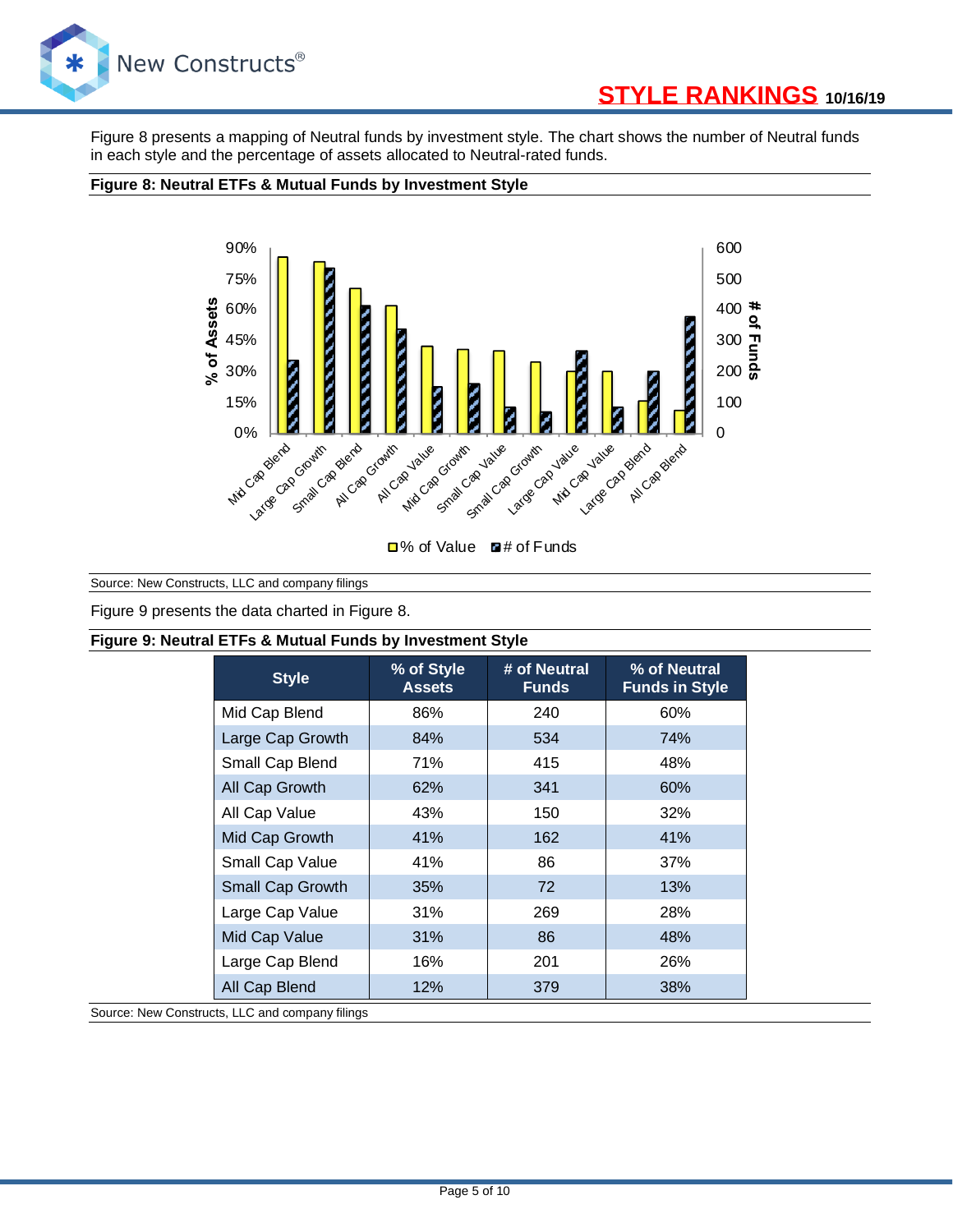

Figure 10 presents a mapping of Unattractive funds by investment style. The chart shows the number of Unattractive funds in each style and the percentage of assets allocated to Unattractive-rated funds.

The landscape of style ETFs and mutual funds is littered with Unattractive funds. Investors in Mid Cap Value have put over 62% of their assets in Unattractive-rated funds.

#### **Figure 10: Unattractive ETFs & Mutual Funds by Investment Style**



■% of Value ■# of Funds

Source: New Constructs, LLC and company filings

Figure 11 presents the data charted in Figure 10.

#### **Figure 11: Unattractive ETFs & Mutual Funds by Investment Style**

| <b>Style</b>     | % of Style<br><b>Assets</b> | # of<br><b>Unattractive</b><br><b>Funds</b> | $%$ of<br><b>Unattractive</b><br><b>Funds in Style</b> |  |
|------------------|-----------------------------|---------------------------------------------|--------------------------------------------------------|--|
| Mid Cap Value    | 62%                         | 65                                          | 36%                                                    |  |
| Small Cap Value  | 56%                         | 90                                          | 39%                                                    |  |
| Mid Cap Growth   | 54%                         | 165                                         | 42%                                                    |  |
| Small Cap Growth | 47%                         | 208                                         | 37%                                                    |  |
| Small Cap Blend  | 25%                         | 292                                         | 34%                                                    |  |
| All Cap Growth   | 24%                         | 120                                         | 21%                                                    |  |
| Large Cap Growth | 5%                          | 81                                          | 11%                                                    |  |
| Mid Cap Blend    | 5%                          | 80                                          | 20%                                                    |  |
| All Cap Blend    | 3%                          | 92                                          | 9%                                                     |  |
| All Cap Value    | 3%                          | 36                                          | 8%                                                     |  |
| Large Cap Value  | 1%                          | 33                                          | 3%                                                     |  |
| Large Cap Blend  | $0\%$                       | 9                                           | 1%                                                     |  |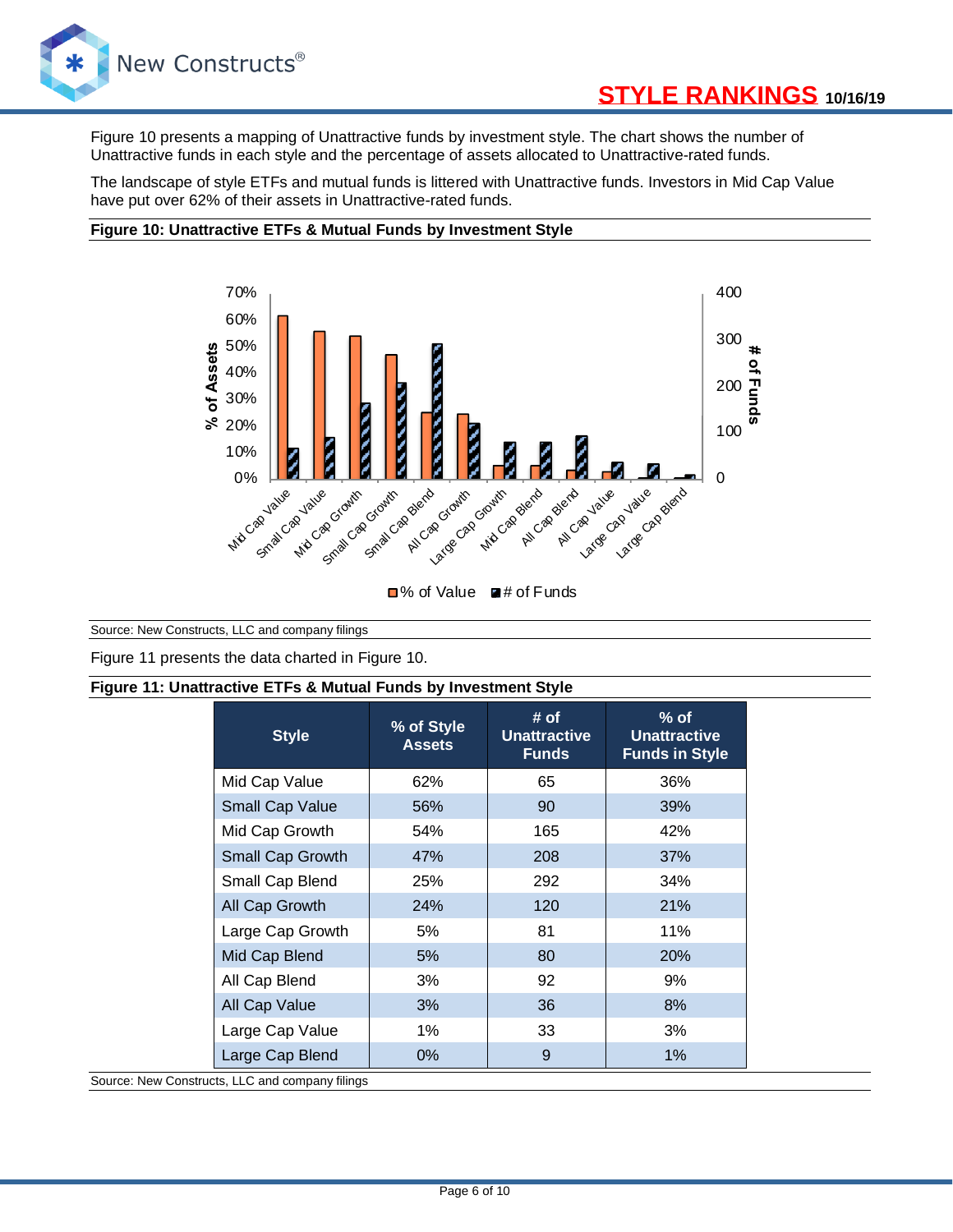

# **[STYLE RANKINGS](https://www.newconstructs.com/category/etf-mutual-fund-research/) 10/16/19**

Figure 12 presents a mapping of Very Unattractive funds by investment style. The chart shows the number of Very Unattractive funds in each style and the percentage of assets allocated to Very Unattractive-rated funds.

#### **Figure 12: Very Unattractive ETFs & Mutual Funds by Investment Style**



Source: New Constructs, LLC and company filings

Figure 13 presents the data charted in Figure 12.

#### **Figure 13: Very Unattractive ETFs & Mutual Funds by Investment Style**

| <b>Style</b>           | % of Style<br><b>Assets</b> | # of Very<br><b>Unattractive</b><br><b>Funds</b> | % of Very<br><b>Unattractive</b><br><b>Funds in Style</b> |  |
|------------------------|-----------------------------|--------------------------------------------------|-----------------------------------------------------------|--|
| Small Cap Growth       | 18%                         | 273                                              | 49%                                                       |  |
| Mid Cap Growth         | 5%                          | 59                                               | 15%                                                       |  |
| All Cap Growth         | 4%                          | 35                                               | 6%                                                        |  |
| <b>Small Cap Value</b> | 3%                          | 44                                               | 19%                                                       |  |
| Small Cap Blend        | 2%                          | 114                                              | 13%                                                       |  |
| Mid Cap Value          | $1\%$                       | $\overline{7}$                                   | 4%                                                        |  |
| Mid Cap Blend          | 0%                          | 14                                               | 4%                                                        |  |
| All Cap Value          | $0\%$                       | 10                                               | 2%                                                        |  |
| All Cap Blend          | 0%                          | 40                                               | 4%                                                        |  |
| Large Cap Value        | $0\%$                       | 12                                               | 1%                                                        |  |
| Large Cap Growth       | 0%                          | 3                                                | $0\%$                                                     |  |
| Large Cap Blend        | $0\%$                       | $\overline{2}$                                   | $0\%$                                                     |  |

Source: New Constructs, LLC and company filings

*This article originally published on [October 16, 2019.](https://www.newconstructs.com/style-ratings-for-etfs-mutual-funds-4q19/)* 

*Disclosure: David Trainer, Kyle Guske II, and Sam McBride receive no compensation to write about any specific stock, sector or theme.*

*Follow us on [Twitter,](https://twitter.com/NewConstructs) [Facebook,](https://www.facebook.com/newconstructsllc/) [LinkedIn,](https://www.linkedin.com/company/new-constructs) and [StockTwits](https://stocktwits.com/dtrainer_NewConstructs) for real-time alerts on all our research.*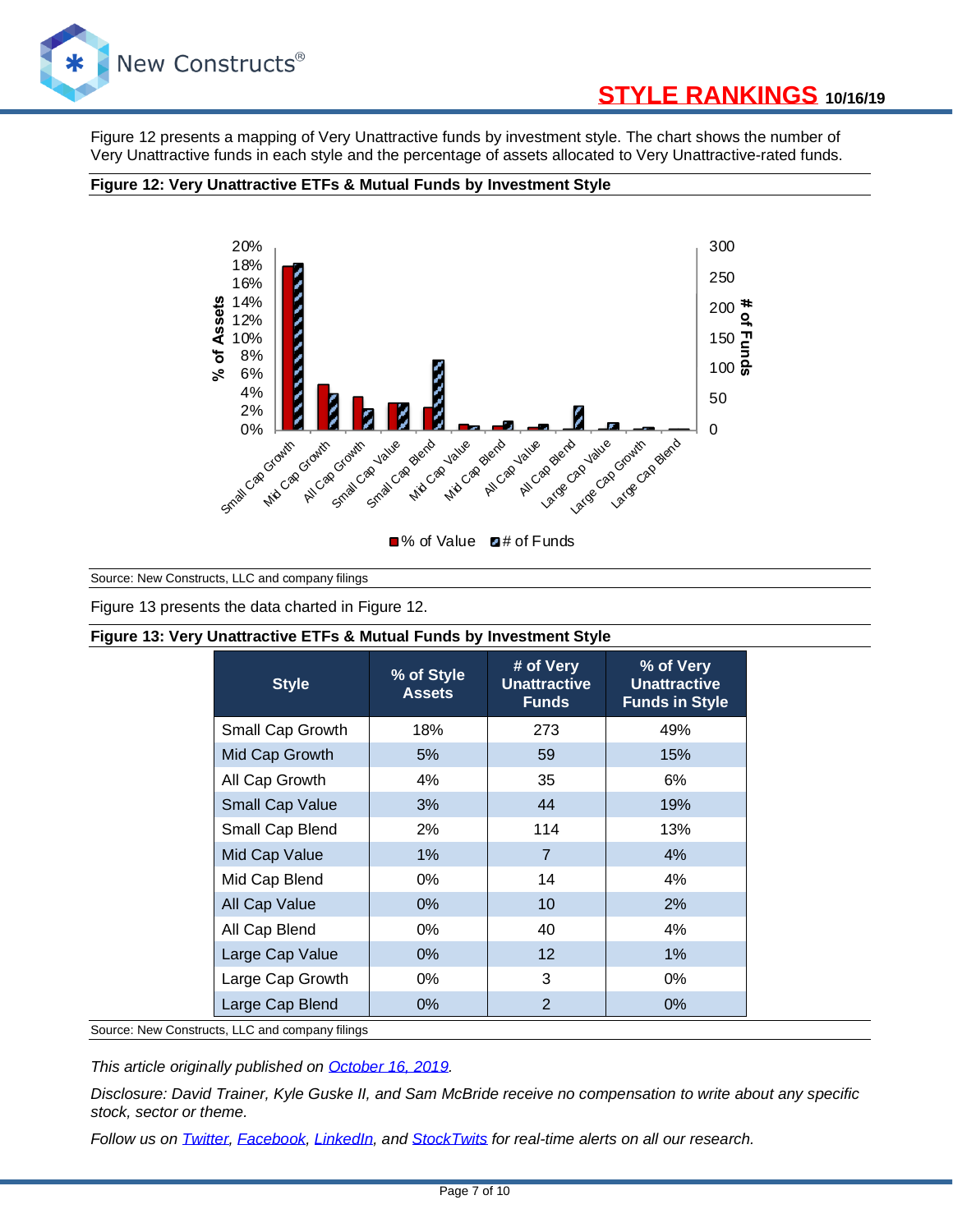

### *Appendix: Predictive Fund Rating System*

New Constructs' [Predictive fund Ratings](http://blog.newconstructs.com/2011/11/23/predictive-fund-rating-methodology/) enable smarter investing by assessing the key drivers of future fund performance. We start by analyzing every funds' holdings based on New Constructs' stock ratings, which are regularly featured as among th[e best by Barron's.](http://blog.newconstructs.com/2010/07/31/1-ranking-for-stock-picking-for-new-constructs-again/) Next, we measure and rank the all-in fund expenses. Finally, we rank the fund compared to all other funds to identify the best and worst funds in the market.

Intuitively, there are two drivers for future fund performance.

- 1. Stock-picking [\(Portfolio Management Rating\)](http://blog.newconstructs.com/2011/11/22/portfolio-management-rating-methodology/) and
- 2. Fund expenses [\(Total Annual Costs Rating\)](http://blog.newconstructs.com/2011/10/28/total-annual-costs-methodology/)

Our Predictive Fund Rating is based on these drivers and the fund's ranking:

- 1. Top 10% = Very Attractive Rating
- 2. Next 20% = Attractive Rating
- 3. Next 40% = Neutral Rating
- 4. Next 20% = Unattractive Rating
- 5. Bottom 10% = Very Unattractive Rating

The figure below details the criteria that drive our Predictive Rating system for funds. The two drivers of our predictive ratings system are Portfolio Management and Total Annual Costs. The Portfolio Management ratings (detail [here\)](http://blog.newconstructs.com/2011/11/22/portfolio-management-rating-methodology/) is the same as our Stock Rating (detai[l here\)](http://blog.newconstructs.com/2011/11/22/stock-rating-system-new-constructs-methodology-for-rating-equities/) except that we incorporate Asset Allocation (detail[s here\)](http://blog.newconstructs.com/2011/10/28/fund-asset-allocation-methodology/). The Total Annual Costs Ratings (details [here\)](http://blog.newconstructs.com/2011/10/28/total-annual-costs-methodology/) captures the all-in costs of being in a fund over a 3-year holding period, the average period for all mutual funds.

|                          | <b>Portfolio Management Rating</b> |                                  |                  |                                              |                                                           |                           |                 |
|--------------------------|------------------------------------|----------------------------------|------------------|----------------------------------------------|-----------------------------------------------------------|---------------------------|-----------------|
| <b>Predictive</b>        | <b>Business Strength</b>           |                                  | <b>Valuation</b> |                                              |                                                           |                           | Total           |
| Rating                   | Quality of<br><b>Earnings</b>      | Return on<br>Invested<br>Capital | <b>FCF Yield</b> | Price to<br>Economic<br><b>Book</b><br>Value | Market-<br><b>Implied</b><br><b>Duration of</b><br>Growth | Cash<br><b>Allocation</b> | Annual<br>Costs |
| <b>Very Unattractive</b> | Misleading Trend                   | <b>Bottom Quintile</b>           | $< -5\%$         | $>3.5$ or $-1<0$                             | > 50                                                      | >20%                      | > 4%            |
| <b>Unattractive</b>      | <b>False Positive</b>              | 4th Quintile                     | $-5\% < -1\%$    | 2.4<3.5 or $\lt$ -                           | 20 < 50                                                   | $8\% < 20\%$              | $2\% < 4\%$     |
| <b>Neutral</b>           | Neutral EE                         | 3rd Quintile                     | $-1\% < 3\%$     | 1.6 < 2.4                                    | 10 < 20                                                   | $2.5\% < 8\%$             | $1\% < 2\%$     |
| <b>Attractive</b>        | Positive EE                        | 2nd Quintile                     | $3\% < 10\%$     | 1.1 < 1.6                                    | 3 < 10                                                    | $1\% < 2.5\%$             | $0.5\% < 1\%$   |
| <b>Very Attractive</b>   | Rising EE                          | <b>Top Quintile</b>              | >10%             | 0 < 1.1                                      | 0 < 3                                                     | $1\%$                     | $< 0.5\%$       |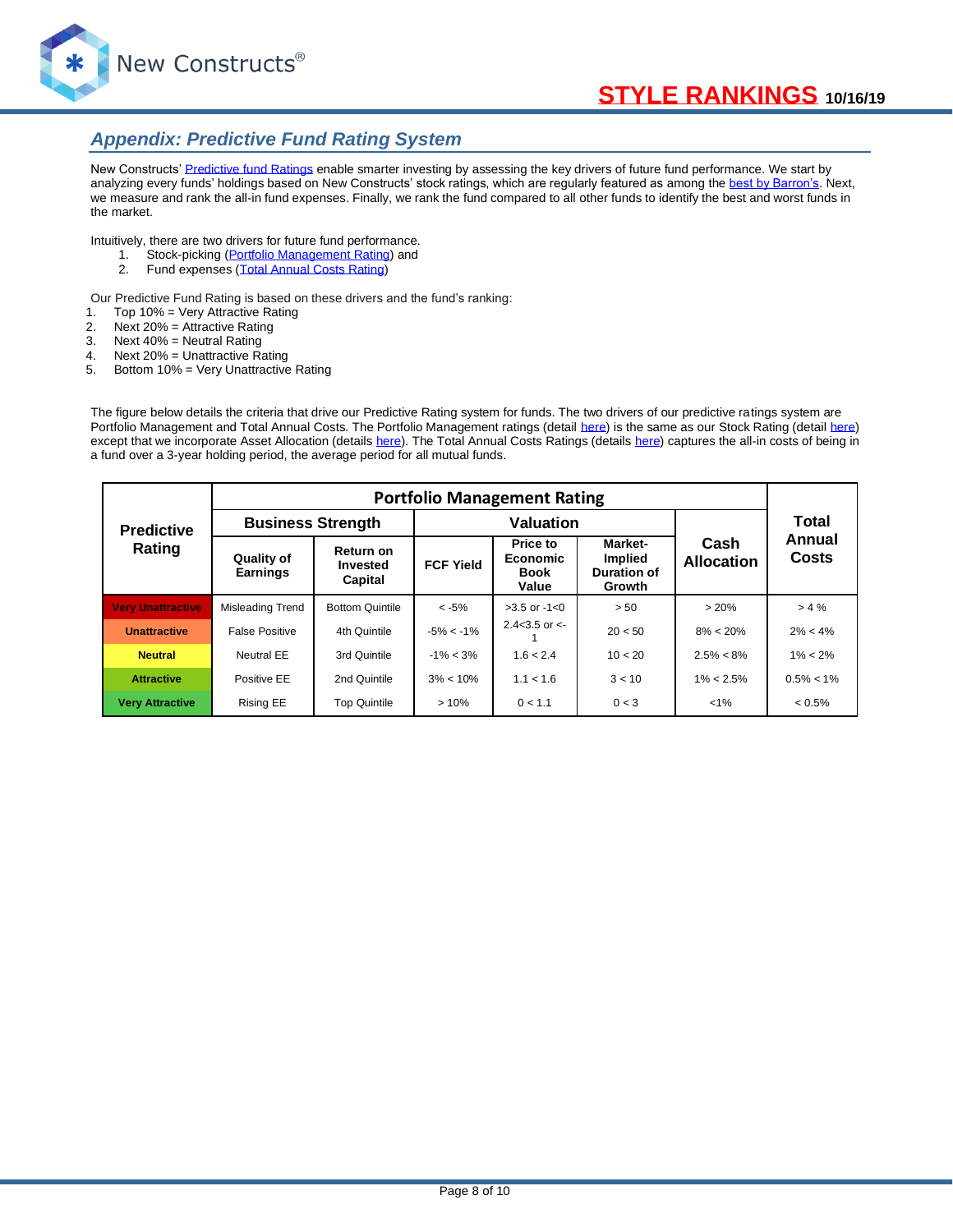## *New Constructs® - Research to Fulfill the Fiduciary Duty of Care*

Ratings & screeners on 3000 stocks, 450 ETFs and 7000 mutual funds help you make prudent investment decisions.

New Constructs leverages the latest in machine learning to analyze structured and unstructured financial data with unrivaled speed and accuracy. The firm's forensic accounting experts work alongside engineers to develop proprietary NLP libraries and financial models. Our investment ratings are based on the best fundamental data in the business for stocks, ETFs and mutual funds. Clients include many of the top hedge funds, mutual funds and wealth management firms. David Trainer, the firm's CEO, is regularly featured in the media as a thought leader on the fiduciary duty of care, earnings quality, valuation and investment strategy.

### *To fulfill the Duty of Care, research should be:*

- 1. **Comprehensive** All relevant publicly-available (e.g. 10-Ks and 10-Qs) information has been diligently reviewed, including footnotes and the management discussion & analysis (MD&A).
- 2. **Un-conflicted** Clients deserve unbiased research.
- 3. **Transparent** Advisors should be able to show how the analysis was performed and the data behind it.
- 4. **Relevant** Empirical evidence must provide [tangible, quantifiable correlation](https://www.newconstructs.com/roic-paradigm-linking-corporate-performance-valuation/) to stock, ETF or mutual fund performance.

### *Value Investing 2.0: Diligence Matters: Technology is Key to Value Investing With Scale*

Accounting data is only the beginning of fundamental research. It must be translated into economic earnings to truly understand profitability and valuation. This translation requires deep analysis of footnotes and the MD&A, a process that our [robo-analyst technology](https://www.newconstructs.com/technology/) empowers us to perform for thousands of stocks, ETFs and mutual funds.